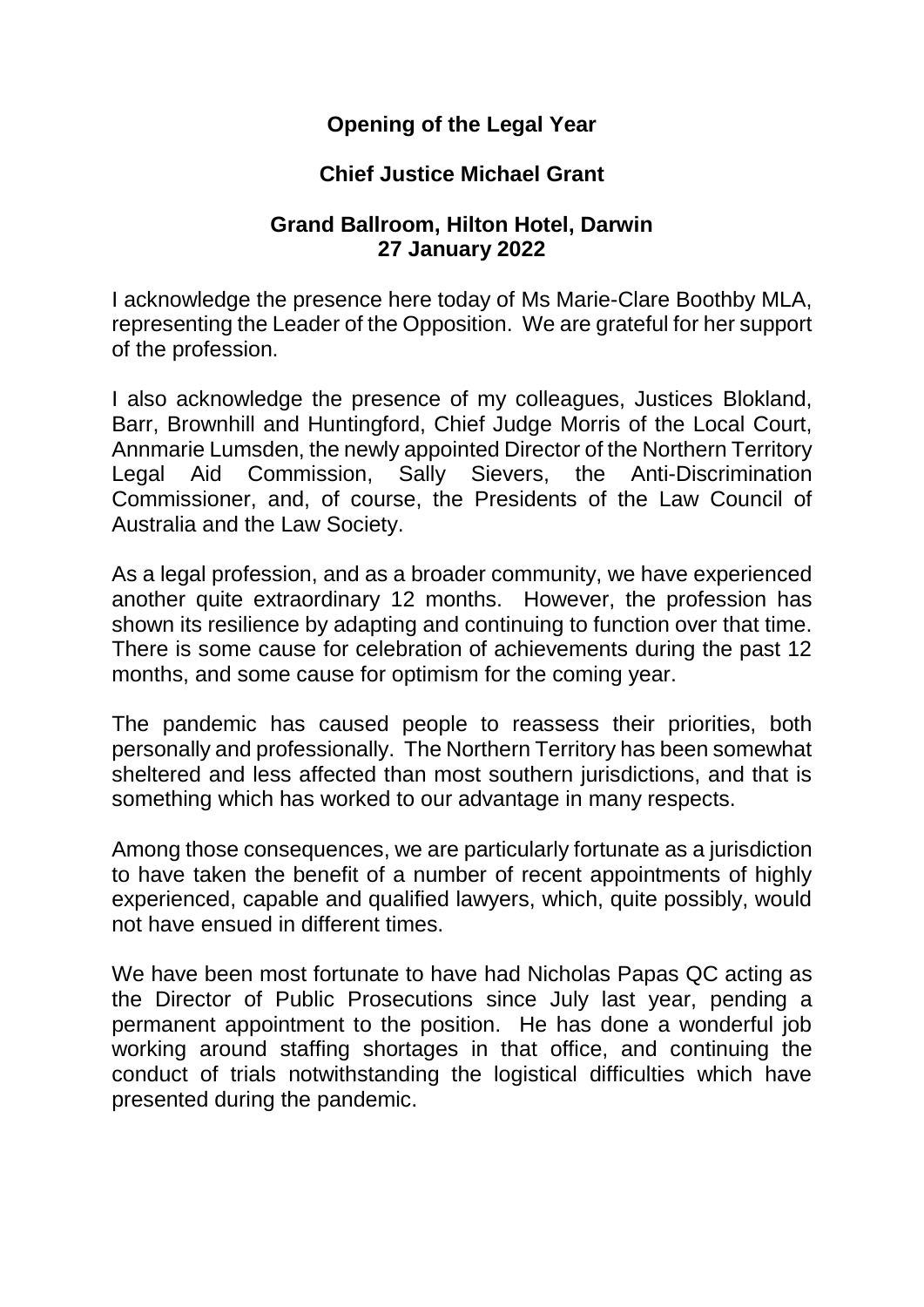He has proven himself to be a great communicator and an inspirational leader in that job. Unfortunately, family ties in Melbourne meant that his tenure was always going to be temporary in nature.

However, the Territory has been equally fortunate in securing Lloyd Babb SC as the new permanent Director of Public Prosecutions. Lloyd will commence in the office in March this year. As many of you will be aware, Lloyd has recently finished a 10 year term as the New South Wales Director of Public Prosecutions. He brings a wealth of experience, common sense and legal acuity to the position.

Complementing that appointment, in December last year Annmarie Lumsden was appointed as Director of the Northern Territory Legal Aid Commission. She was previously the Director of Crime with New South Wales Legal Aid, and has 23 years' experience with that organisation. She is widely recognised as a leader, a reformer, a strategic thinker and a lawyer's lawyer.

With both those appointments, New South Wales's loss has very much been the Northern Territory's gain. I look forward to working with them to address the very substantial challenges which now present in the administration of justice in the Northern Territory, and particularly criminal justice.

While executive government's principal focus is understandably on health issues and funding in the current climate, the Northern Territory is rapidly reaching crisis point in the administration of justice.

Speaking just of the Supreme Court for the moment, the Court has had six permanent judges since 1997 in circumstances where it has experienced a 300 percent increase in workload over that time. While I do not want to burden or bore you unnecessarily with statistics, they are compelling.

In 1998 there were approximately 2000 criminal listings. In 2021 there were 6254. That necessarily has an impact on listing times, delays in the delivery of judgments, and the time it takes for an accused to be allocated a trial. By way of example, the average time between first mention and finalisation in 2006 was 135 days, and that has now blown out to 271 days. That is to say, the delay in finalisation has doubled in little more than 10 years.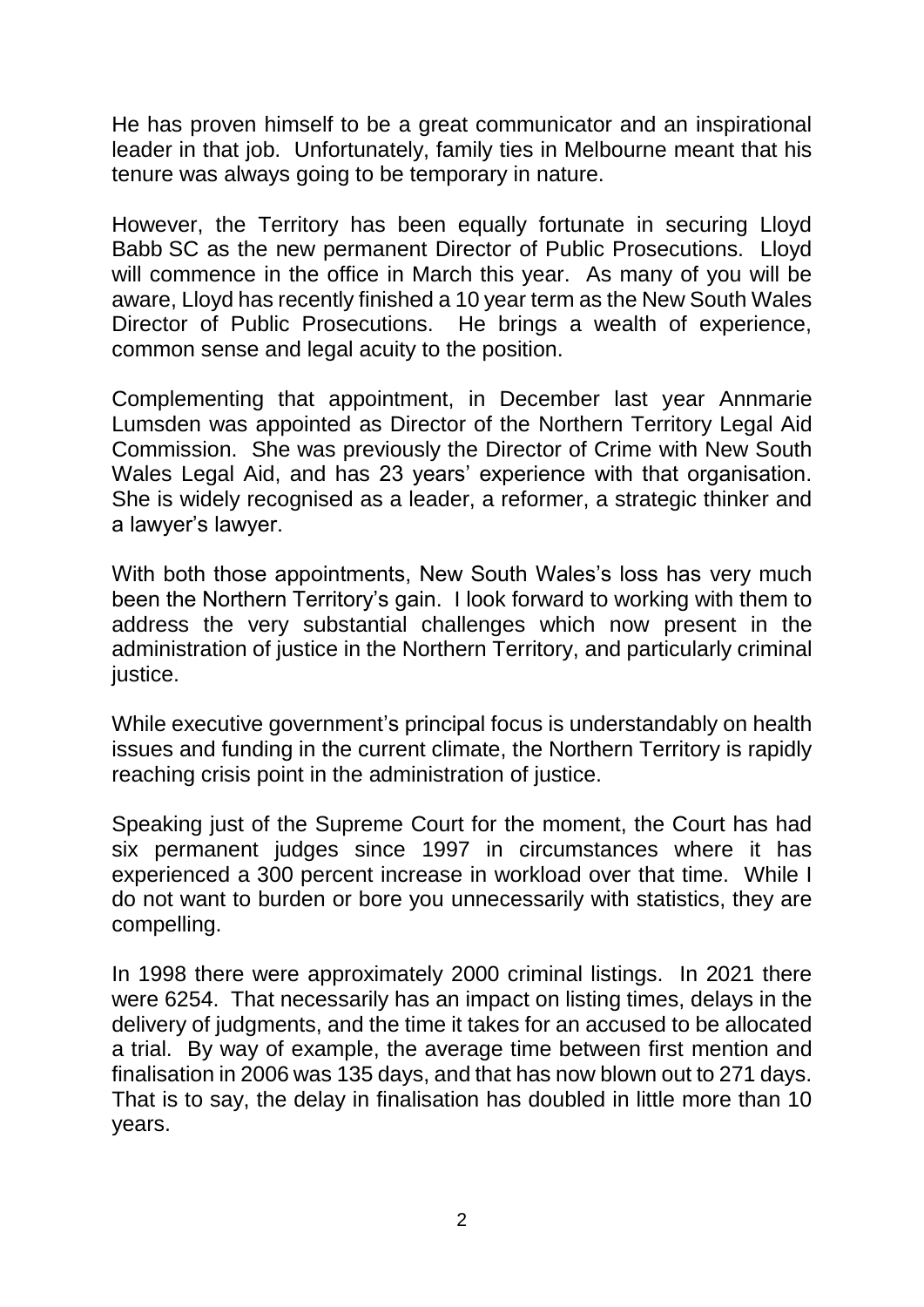The general difficulty in that respect has been exacerbated in recent times. The number of criminal matters commenced annually has doubled since June 2019, in both Darwin and Alice Springs. It is not entirely clear why that is so. It would not appear to be directly related to the pandemic, and perhaps in part reflects an increasingly rigorous investigative and "no drop" approach to criminal prosecutions, particularly in relation to allegations of sexual and violent offending, in response to contemporary community expectations.

That backlog has been exacerbated by an increase in the number of criminal trials which have been vacated without resolution over the last couple of years. By way of example, approximately 160 criminal trials were vacated in 2015, whereas last year approximately 250 were vacated. While some of those vacations were attributable to logistical difficulties as a result of the pandemic, relatively few trials were lost for that reason. In my observation, the loss of trials can be attributed to a combination of a number of factors.

The principal factor is that the Office of the Director of Public Prosecutions and the legal aid organisations do not have sufficient resources to allow adequate preparatory trial work to identify and resolve preliminary issues in advance of trial, to conference with witnesses at an early stage to identify evidentiary weaknesses, and to assess properly whether the matter is capable of proceeding by way of guilty plea. That is ultimately a function of funding.

A second factor is the difficulties often encountered securing interpreters. One of the very welcome developments in the administration of justice over the past decade in particular, is the requirement for the provision of interpreters where the conduct of a fair trial requires that use. Interpreters are now almost the rule rather than the exception in relation to matters involving Aboriginal parties and witnesses from remote communities. One of the corollaries of that welcome and necessary development is that interpreters in a particular language group are not always available, and the trial is unable to proceed for that reason. That problem is not limited to Aboriginal interpreters. That is also, at its root, a function of funding.

The Supreme Court had previously adopted a benchmark of six months from committal to jury trial, and prided itself on the achievement of that benchmark. As a consequence of these matters, that time has now blown out to almost 12 months, and on current trends that time will blow out to two years in the near future if something is not done to address the funding and related structural issues.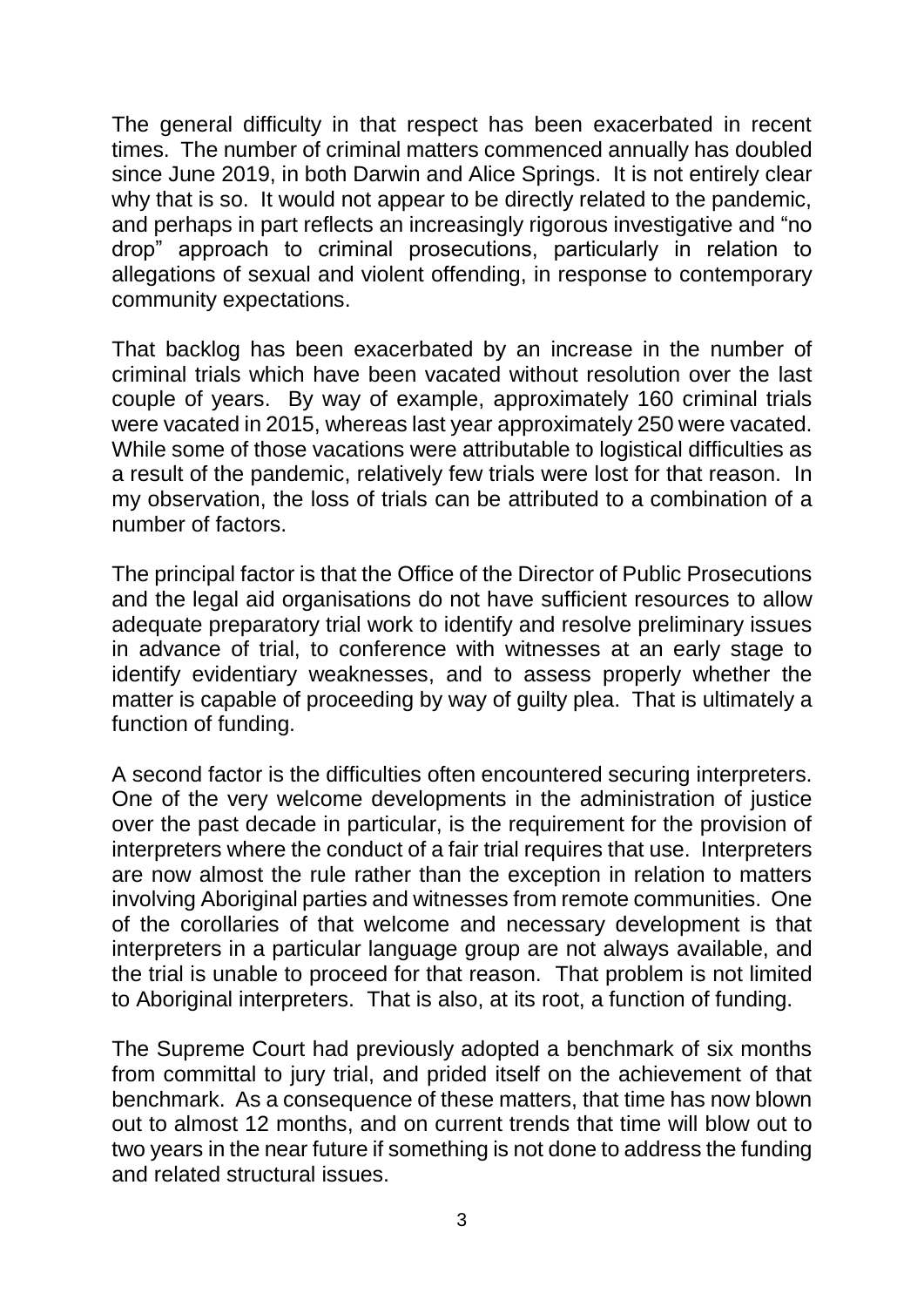One of the suggestions which has been put to address these difficulties, and particularly perceived difficulties as a result of the pandemic, is the conduct of Judge-alone trials. That is a misguided proposal. During the course of this pandemic, any disruption to the conduct of jury trials has been unrelated to the empanelment of juries. It has been as a consequence of the logistical difficulties arising from such matters as the restrictions on witnesses travelling in from remote communities, the restrictions on witnesses travelling from interstate, and the difficulties sourcing interpreters in the current circumstances.

The provision for trial by Judge alone will not obviate any of those difficulties. Rather, it will only exacerbate the current delays, because Judges would be required to produce extensive written judgments in relation to each and every criminal trial.

Those arguments against the introduction of Judge-alone trials stand quite apart from the fundamental importance of trial by jury in maintaining public confidence in the criminal justice system.

As I have said, I look forward to working with Mr Babb and Ms Lumsden in seeking to initiate a dialogue with the executive in relation to these matters with a view to improving the current circumstances and alleviating the current delays. That is the source of the cautious optimism I expressed at the beginning of this address.

As I also said at the outset, there have been some notable achievements during the course of the year.

First, the Judicial Commission commenced on 1 October 2021. That is a welcome development for the profession, and one that I first foreshadowed in my address at the Opening of the Legal Year in 2018. Since that time, the judiciary and the Law Society have worked in conjunction with the executive for the drafting of legislation to establish the Commission. It is an important step in the development and maturation of the Territory as a body politic.

Secondly, as you are all aware, our keynote speaker Tass Liveris has been elected as President of the Law Council of Australia. Anybody who has had any exposure to or experience with national bodies of that nature will understand how extraordinary an achievement it is for somebody from the Northern Territory – as the smallest Australian jurisdiction – to be elected to the position of President.